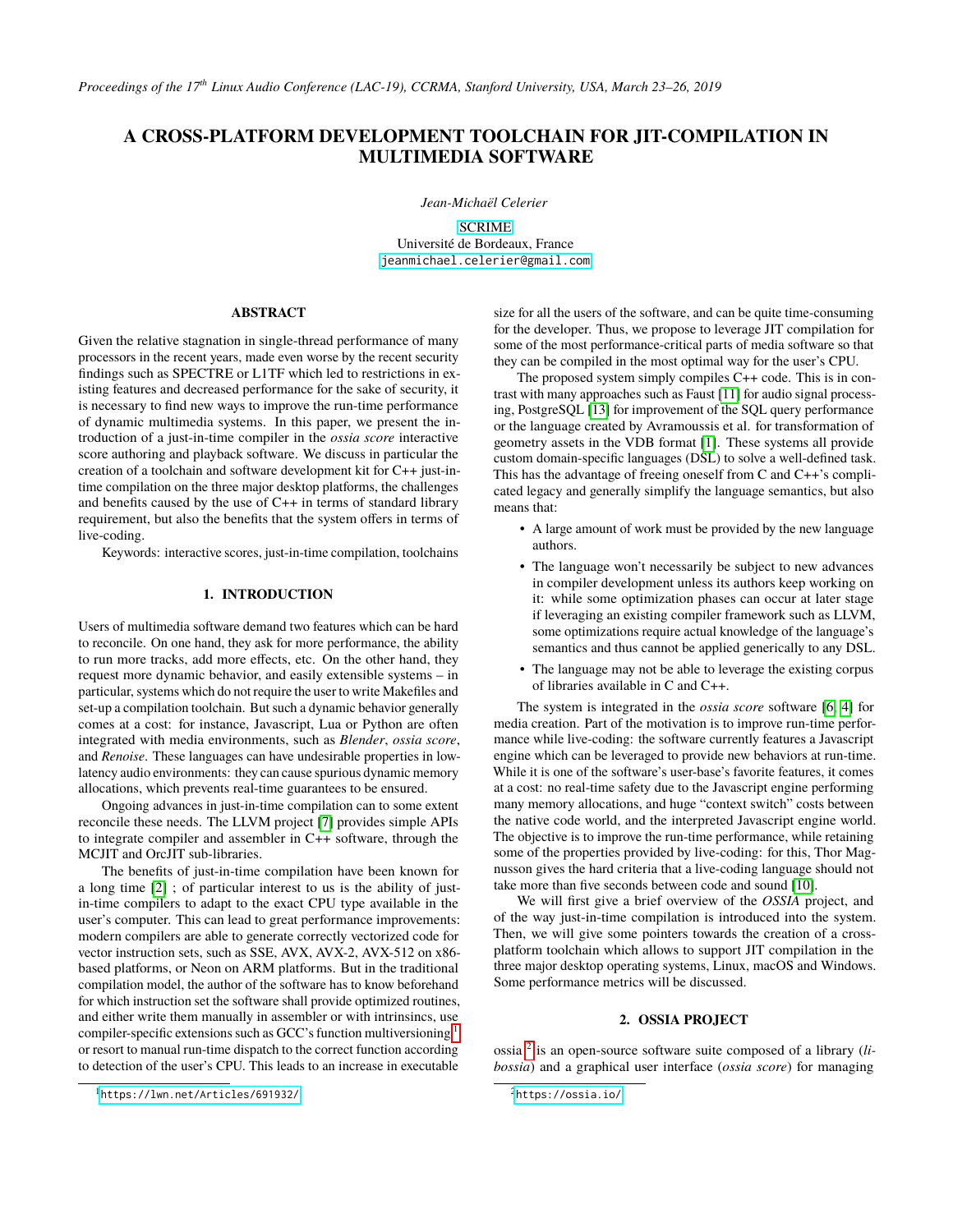communication, mapping and time-scripting between various software in interactive multimedia artworks. This toolset is cross-platform (Windows, macOS, Linux), cross-protocol (OSC, MIDI, ...). The libossia library has been ported to many creative coding tools (Ableton, Max/MSP, PureData, VVVV, Touch Designer, OpenFrameworks, Processing…). It simplifies connecting and controlling various digital production software together. Its main goals are to facilitate the development of time-centric interactive artworks and lower the barrier of entry to interactive media creation and authoring for emerging artists.

The *ossia score* software's execution engine is based on a dataflow architecture described in [\[3\]](#page-5-8). The user interface part leverages a modern C++ and Qt-based generic document framework which can be easily reused for other document-centric software. It features an extensible plug-in API, undo-redo with automatic recovery in case of crash, interface injection, serialization, selection handling and multiple document management. It is specifically well-tailored to hierarchical document structures and enforces strong typing practices.

This framework has been used in an unrelated software as a test of its flexibility: a point-and-click game editor (SEGMent, developed with Raphaël Marczak<sup>[3](#page-1-0)</sup>).





## **3. C++ JIT**

We chose to extend *ossia score* with a C++ just-in-time compilation mechanism. The main motivations for this were:

- Using C++ allows reusing easily large amounts of existing code ; for instance digital signal processing libraries such as Gamma[\[12\]](#page-5-9),  $KFR<sup>4</sup>$  $KFR<sup>4</sup>$  $KFR<sup>4</sup>$  or  $FFmpeg<sup>5</sup>$  $FFmpeg<sup>5</sup>$  $FFmpeg<sup>5</sup>$ .
- Due to the amount of software built using C++, compiler optimisations for this language are still an active research topic [\[8,](#page-5-10) [9\]](#page-5-11), which guarantees "free" performance improvements in the following years.
- *ossia score* was already integrating Faust, which itself uses LLVM, and thus acted as a gateway drug of sorts.

#### **4. PLUG-IN AND PLUG-IN APIS**

*ossia score* already provides multiple plug-in APIs: a simple API based on defining a unit generator with strong type-safety features

<span id="page-1-0"></span><sup>3</sup>[https://scrime.u-bordeaux.fr/Arts-Sciences/Projets/](https://scrime.u-bordeaux.fr/Arts-Sciences/Projets/Projets/SEGMent2-Study-and-Education-Game-Maker) [Projets/SEGMent2-Study-and-Education-Game-Maker](https://scrime.u-bordeaux.fr/Arts-Sciences/Projets/Projets/SEGMent2-Study-and-Education-Game-Maker)

<span id="page-1-1"></span><sup>4</sup><https://www.kfrlib.com>

<span id="page-1-2"></span><sup>5</sup><https://www.ffmpeg.org>

relating to the input and output ports of the unit generator, and a lowlevel API which allows creating plug-ins that can modify every part of the *ossia score* software: menus, panels, etc.

The JIT system leverages the existing plug-in APIs: the same code can seamlessly be integrated either during the build of *ossia score*, or at run-time. We give thereafter a brief overview of these two APIs.

#### **4.1. Safe process API**

{

This API only gives the ability to provide a new unit generator to the system. Inputs, outputs and controls are given as C++ constant expressions, which generates the user-interface code at compile-time and guarantee type-safety. The necessary boilerplate being relatively low (for C++ code), it is viable to use in live-coding contexts. A specific unit generator, for now simply named "C++ Jit process" in the software, allows the user to input code using such API, which will be live-recompiled ; the corresponding node will be instantiated.

Algorithm [1](#page-1-3) provides an example of a "gain" node, which has one audio and one floating-point input, one audio output, and applies the gain to the input.

<span id="page-1-3"></span>**Algorithm 1** : A naive gain implementation in the "safe" plug-in API. The inputs and outputs of the unit generator are declared in the Metadata struct. A compile-time mechanism ensures that the prototype of the run function conforms to the prototype, and that the types of the arguments are correct. This increases type safety at run-time when compared to the more traditional C-based solutions where the programmer has to manually cast the inputs of the unit generator into the correct type according to knowledge not part of the type system.

```
struct Node
  struct Metadata : Control::Meta_base
  {
    static const constexpr auto prettyName = "Gain";
   static const constexpr auto controls
      = std::make_tuple(Control::FloatSlider{"Gain", 0., 2., 1.});
    static const constexpr audio_in audio_ins[]{"in"};
   static const constexpr audio_out audio_outs[]{"out"};
 };
 using control_policy = ossia::safe_nodes::last_tick;
  static void run(
     const ossia::audio_port& p1, float g, ossia::audio_port& p2,
     ossia::token_request, ossia::exec_state_facade)
  {
    const double gain = (double)g;
const auto chans = p1.samples.size();
    p2.samples.resize(chans);
    for (std::size_t i = 0; i < chans; i++)
    {
     auto& in = p1.samples[i];
     auto& out = p2.samples[i];
     const auto samples = in.size();
     out.resize(samples);
     for (std::size_t j = 0; j < samples; j++){
       out[j] = in[j] * gain;}
   }
 }
};
```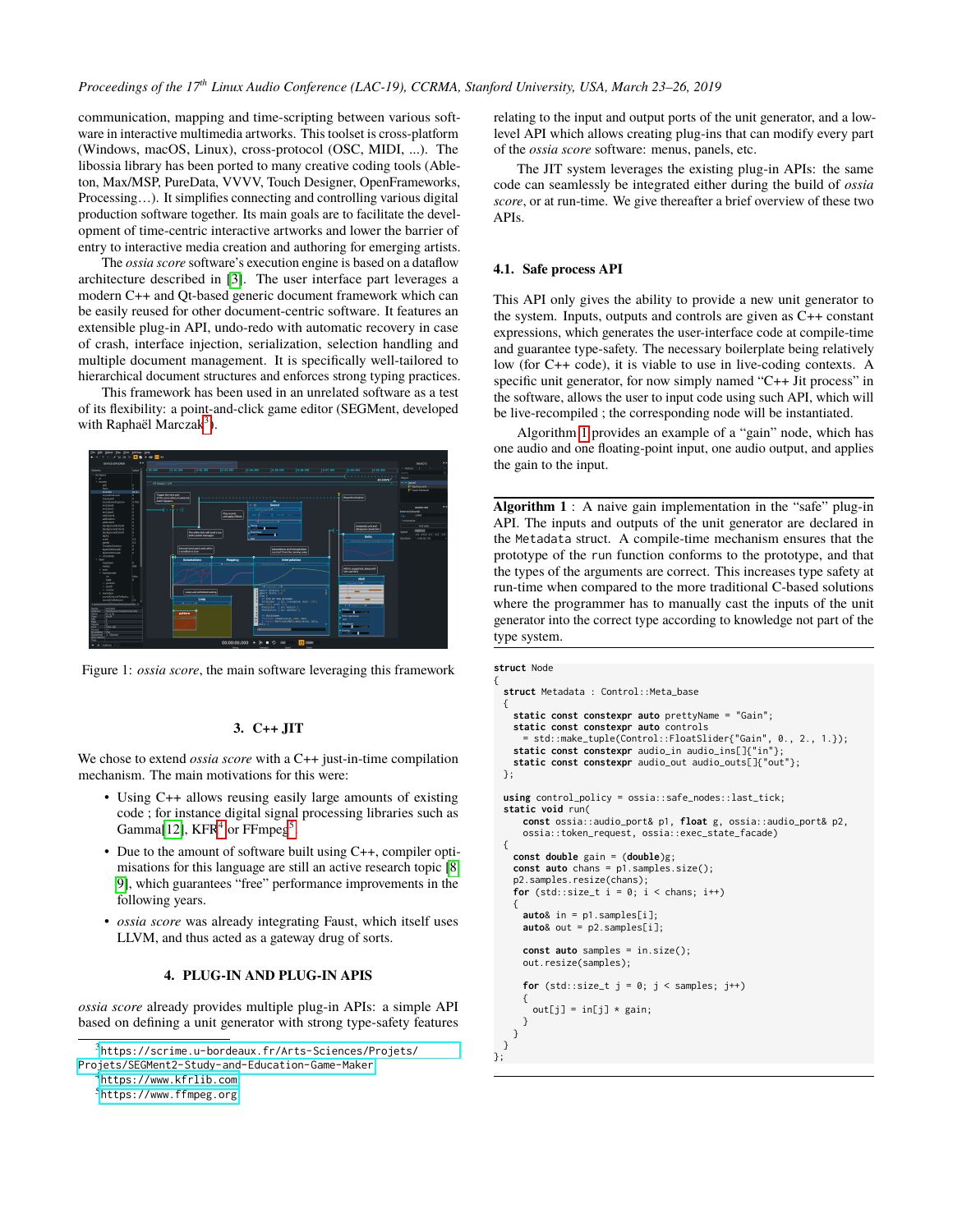#### **4.2. General plug-in API**

This API enables its user to introduce new elements in most parts of the software:

- New menus, panels, etc.
- Run-time additions to existing data types of the software.
- File loaders.
- Network and hardware protocols.

At the source code level, it mainly leverages the *Abstract Factory* design pattern. A plug-in can define a new interface, identified by an UUID. An example is given in algorithm [2:](#page-2-0)

<span id="page-2-0"></span>**Algorithm 2** : An example of interface definition in *ossia score*. This particular interface allows a plug-in to register the handling of new file types in the "Library" panel.

```
class LibraryInterface : public score::InterfaceBase
{
 SCORE_INTERFACE(LibraryInterface, "9b94d974-9f2d-4986-a62b-
       b69e51a4d305")
public:
  ~LibraryInterface() override;
 virtual QSet<QString> acceptedFiles() const noexcept;
 virtual QSet<QString> acceptedMimeTypes() const noexcept;
 virtual void setup(
     ProcessesItemModel& model
     , const score::GUIApplicationContext& ctx);
  virtual bool onDoubleClick(
     const QString& path
     , const score::DocumentContext& ctx);
 // ...
};
```
Plug-ins can then register implementations for these interfaces, which can be listed and accessed through a global context object.

The majority of the *ossia score* codebase is based on this API, the actual software being itself merely a set of plug-ins implemented on top of the base plug-in framework. The JIT extension discussed here is itself a plug-in  $<sup>6</sup>$  $<sup>6</sup>$  $<sup>6</sup>$ .</sup>

The original plan for *ossia score* was to rely on this plug-in API to allow prebuilt extensions to be downloaded from a common repository. Due to the ongoing development of the software, no ABI (Application Binary Interface) stability guarantees are provided, which means that plug-ins must generally be recompiled against the source code of newer versions. This requires an extensive compilation architecture which could not only rebuild and publish new versions of *ossia score* but also the plug-ins regularly. Common service providers such as *Travis CI* and *Appveyor* do not provide enough capacity for this to be viable for an open-source, volunteer-led project.

Hence, the plan going forward is to distribute the plug-ins not included in the base software under source code form. The JIT system looks for addons on startup in the user library folder: for instance ~/Documents/ossia score library/Addons and simply compiles all the source files of the addon together. This guarantees that API and ABI breakage do not cause subtle run-time errors since the add-ons are compiled against the exact source code that was used to build the software, the headers being shipped as part of the package: if the API has changed in a breaking manner, the add-on will not be compiled at all and the user warned.

#### **5. A CROSS-PLATFORM TOOLCHAIN**

*ossia score* being a cross-platform software, it is necessary to ensure the same level of support on the three major operating systems: Windows, macOS and Linux. The endeavor was relatively straightforward on Linux thanks to the availability of the LLVM libraries and compilers in package managers. In particular, the Linux implementation of JIT compilation in *ossia score* is also able to use system libraries instead of the ones provided by the toolchain. The official release of *ossia score* is based on the AppImage mechanism which allows it to work on many distribution: as such, it is also necessary to build a recent toolchain to be able to target older systems, such as CentOS 7 or Ubuntu 12.04.

The complete toolchain, whose build scripts are available at <https://github.com/OSSIA/sdk> provides the following libraries:

LLVM 7.0.1 (8 svn on Windows due to previous versions not working) , Qt 5.12 , FFMPEG 4.1 , PortAudio , JACK headers , SDL2 , OpenSSL , Faust.

#### **5.1. Uniform C++ standard library**

The C++ parts of the toolchain are built against the *libc++* standard library implementation on all platforms. This is for two reasons: uniformity, and licensing. Using a single C++ standard library across all platforms guarantees less variance in behavior, which is still fairly common for instance across the various implementations in the implementation of standard algorithms, or complex libraries such as <regex>. Especially on Windows, the standard library headers provided as part of Visual Studio are not freely redistributable. This means that this would introduce an unacceptable dependency on a Visual Studio installation into *ossia score*. Hence, we use the system headers provided by the mingw-w64 project, along with the LLVM libc++ standard library. The build process implies a first build of the LLVM project, clang compiler and libc++ standard library, which are then used to boostrap a second set of LLVM libraries. This is needed due to the JIT implementation directly calling into LLVM's OrcJIT API: if we linked directly against the first set of LLVM libraries, there would be a standard library mismatch which would in the best case fail to link properly, and in the worst case fail at run-time.

The *llvm-mingw* project<sup>[7](#page-2-2)</sup> greatly simplified the creation of the Windows toolchain.

#### **5.2. macOS and rpath handling**

macOS is special in that libc++ is the default C++ library implementation. There is no equivalent to MinGW in the Apple world: the only implementation of system headers is the one provided by Apple. Those are not under a free license, to the exception of the C standard library and Mach kernel headers.

In addition, the customized clang / libc++ provided by Apple is slightly out-of-date when compared to other platform's implementations and suffers from some artificial limitations: using various  $C++17$  standard library types, such as  $std::any$ ,  $std::optional$  or std::variant restricts the deployment to the latest in date version of macOS, 10.14, which is not acceptable for multimedia software users often restricted to older system versions for the sake of compatibility. The macOS version of the toolchain thus provides its own clang / libc++ build which overcomes this problem.

<span id="page-2-1"></span><sup>6</sup><https://github.com/OSSIA/score-addon-jit>

<span id="page-2-2"></span><sup>7</sup><https://github.com/mstorsjo/llvm-mingw>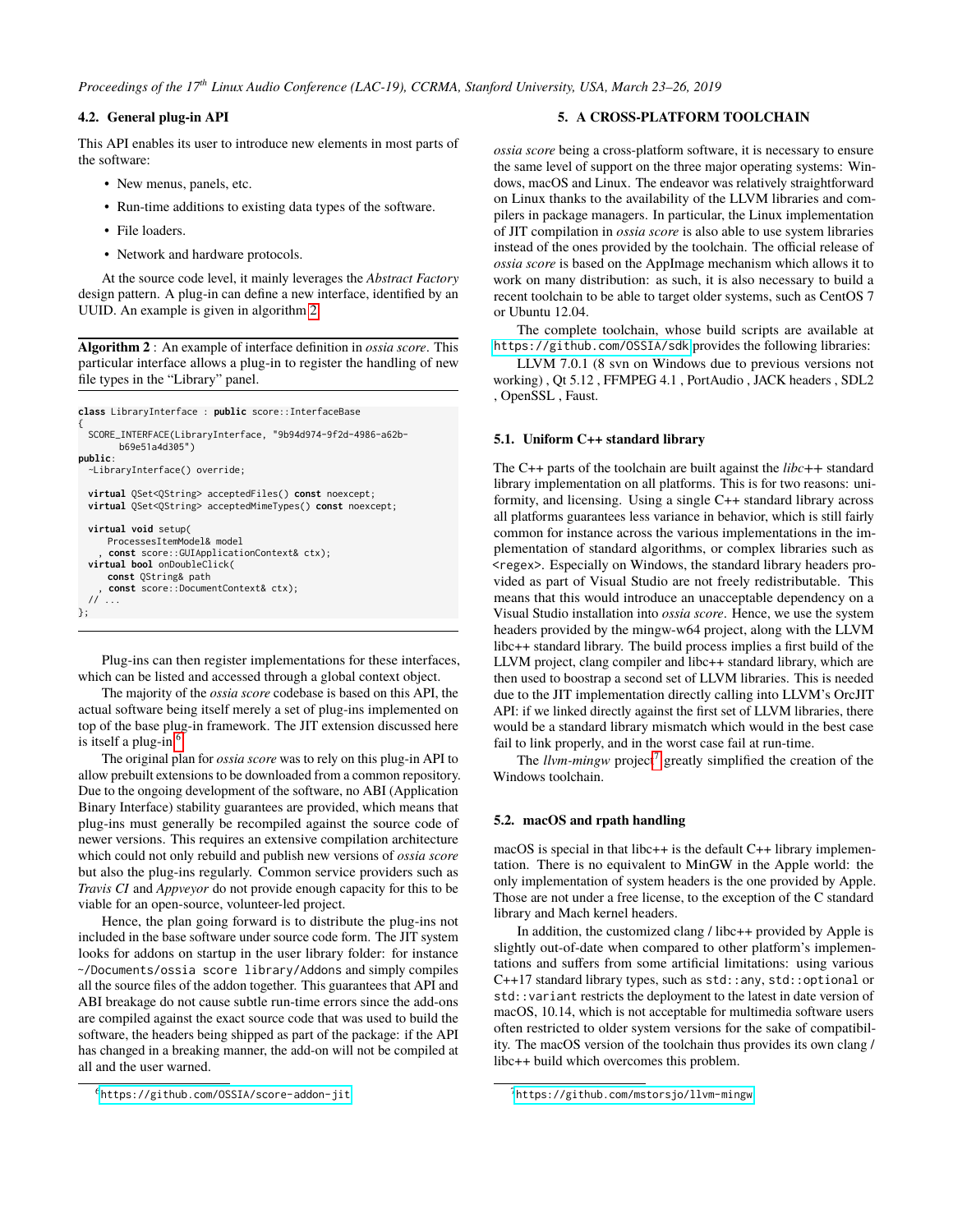A custom-built clang-based toolchain on macOS will by default still link against the system libc++ implementation. The observed behavior is as follows:

- No arguments passed: the compiler hard-codes an absolute path to the system /usr/lib/libc++.1.dylib.
- -L\$SDK/lib -lc++ -lc++abi: the compiler links the software to @rpath/libc++.1.dylib.

It is thus necessary to specifiy the rpath to get working binaries during development: -L\$SDK/lib -lc++ -lc++abi -Wl,-rpath,/ sdk/lib.

#### **6. BENCHMARKING**

We provide a few performance tests of the system: what advantages and what costs actually bring C++ JIT compilation. Benchmarks are run on two machines, both running Linux (Kernel: 4.20.8-arch1-1- ARCH):

- Machine 1: Intel(R) Core(TM) i7-6900K CPU @ 4.00GHz (Broadwell architecture, desktop).
- Machine 2: Intel(R) Core(TM) i7-8750H CPU @ 4.00GHz (Coffee Lake architecture, laptop).

#### **6.1. Compile times**

C++ is notorious for its slow compile times, due to large amounts of header files to include, and the cost of the template instantiation mechanism. More recent C++ standards being oriented towards compiletime computation of most values in a program also leads to an increase in compile times.

On the test machine, a simple node such as the one providedin [1](#page-1-3) takes between 1.3 and 1.5 seconds to compile on an average of five runs. A generic test addon providing mock implementations of a few interfaces, comprised of 7 source files, 10 header files, for a total of 428 lines of code which themselves include part of the C++ standard library and Boost, takes between 4.5 and 5 seconds to compile on an average of five runs.

LLVM generates bitcode, which could be cached on-disk, and be used to make following start-ups faster. This optimization is not yet applied and a complete recompile cycle currently occurs for each addon on startup.

The current "interactive" performance characteristics, while much slower than what the Javascript interpreter provides, are thus still viable for some level of live-coding.

### **6.2. Run times: benchmarking gain adjustment**

We discuss here the runtime improvements provided by the system. The following cases cases are tested:

- The *gain* node of algorithm [1](#page-1-3) as provided pre-built in the *ossia score* binary, which must work on a variety of systems and thus is not optimized for any kind of vector instruction set outside of the x86-64 SSE2 baseline.
- The same gain node, passed in the system presented in this paper which operates at an -Ofast -march=native optimization level and is thus able to take into account the user's actual CPU features.
- A manually optimized version of the gain node, done with hand-written AVX intrinsincs.

We measure every time the time taken by the computation for various common buffer sizes. Figure [2](#page-3-0) gives the measurements for the first machine, figure [3](#page-3-1) for the second machine.

<span id="page-3-0"></span>

Figure 2: Broadwell CPU: average time in nanoseconds to compute a buffer. In blue: generic code with the default compilation settings. In orange: generic code while built with the JIT system. In green: manually-written AVX implementation.

<span id="page-3-1"></span>

Figure 3: Results for the Coffee Lake CPU, following the same nomenclature than the Broadwell CPU.

Figure [4](#page-4-0) presents the improvements between the two CPUs, in order to help the reader see the differences more clearly between figures [2](#page-3-0) and [3.](#page-3-1)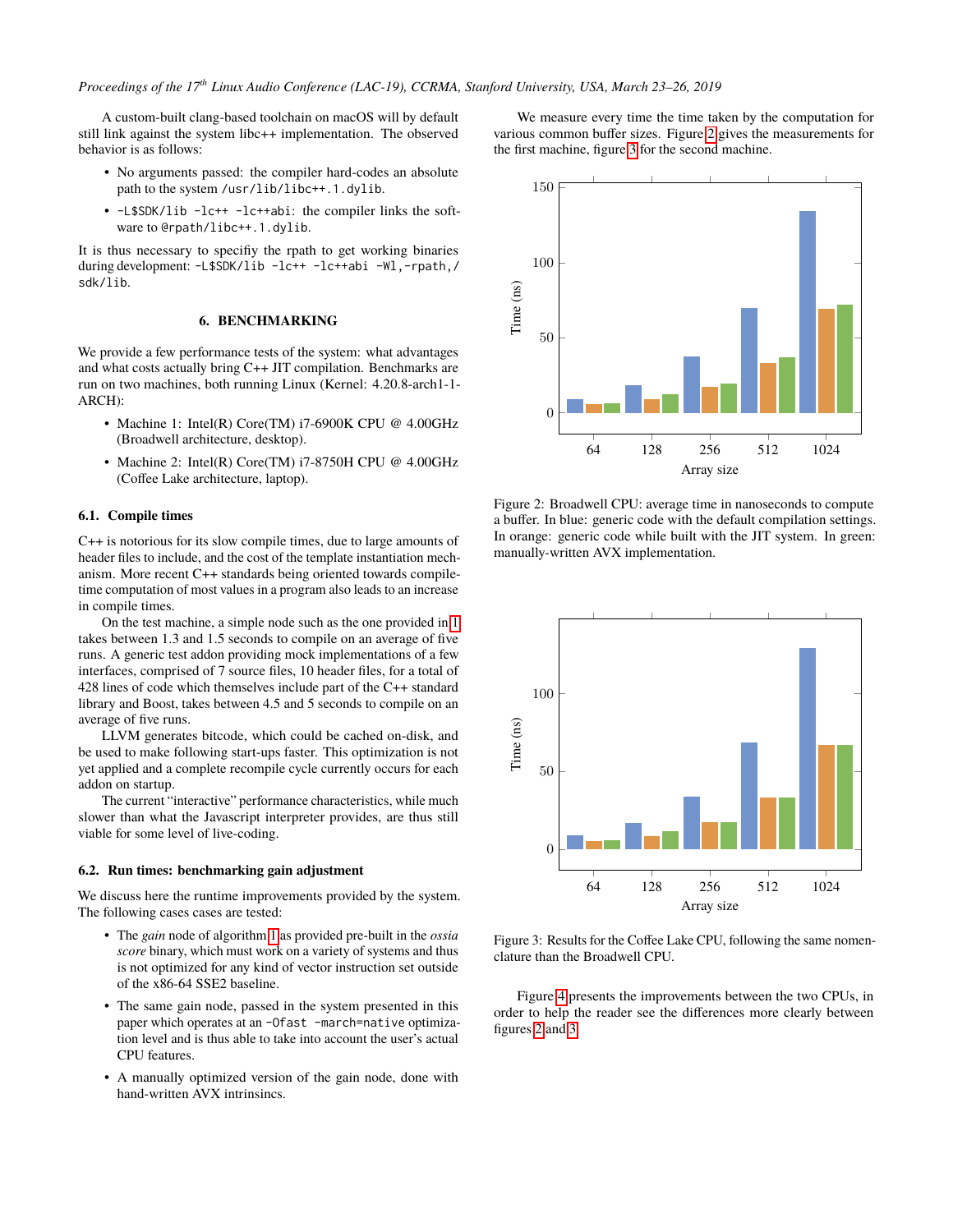*Proceedings of the 17th Linux Audio Conference (LAC-19), CCRMA, Stanford University, USA, March 23–26, 2019*

<span id="page-4-0"></span>

Figure 4: Performance difference between the Coffeelake and the Broadwell CPU: it is interesting to note that the buffer size heavily influences which workloads benefits the most from the CPU improvements.

#### **6.3. Run times: benchmarking FFT**

For this benchmark, we compare the run time of a Fast Fourier Transform algorithm implemented in the KFR library mentioned earlier. This library provides hand-optimized versions for many different instructions sets, ranging from SSE2 to AVX2. The results are presented in [1.](#page-4-1) The test is done on a large array: 16384 double-precision floatingpoint values.

<span id="page-4-1"></span>

| <b>Machine</b>   | Generic                   | .HT                       | <b>Time saved</b> |
|------------------|---------------------------|---------------------------|-------------------|
| <b>Broadwell</b> | $214 \text{ }\mu\text{s}$ | $144 \text{ }\mu\text{s}$ | $32.7\%$          |
| Coffeelake       | $172 \text{ }\mu\text{s}$ | $107$ us                  | 37.8%             |

Table 1: Performance increases yielded by using the proper instruction set.

#### **6.4. Discussion**

A few things are made apparent by the previous benchmarks:

- In simple cases, it is pointless to try to optimize better than what the compiler can: the manually-written AVX version is almost never faster than the simple for-loop version when optimized by the compiler.
- The improvement in that case is fairly expected: AVX is able to compute almost twice as many floats than SSE2 in the same time.
- In the more complex, hand-optimized case of the FFT, there are also important performance benefits.
- The C++ compile-times are certainly not negligible for large amounts of code. Potential paths for improvement could be the use of precompiled headers, or upcoming C++ modules.

In addition, we note that the system does not currently add any performance benefits – nor drawbacks – versus compiling the whole codebase at -Ofast -march=native. Thus, the system is mainly useful performance-wise in the case where the end-user is not able to rebuild the software himself. While on Linux systems this is generally not a problem (even though users may use old distributions with compilers unable to support recent editions of the C++ language required by *ossia score*), this is tremendously useful for Mac and Windows users where the default toolchain requires mutltiple gigabytes of disk space and takes a long time to install.

#### **7. CONCLUSION**

We presented the integration of a C++ just-in-time compilation system based on LLVM in an existing media authoring environment, *ossia score*.

There are multiple further steps that we would like to reach for the system:

- Correct live-reloading of addons. The main problem to handle is that a JIT-compiled addon may instantiate new objects in the system. These objects must be tracked, serialized and reloaded whenever the addon code change: else, due to the ABI of objects potentially changing, this will cause runtime crashes.
- Generation of cross-compiled code. An often requested feature for *ossia score* is to support embedded architectures. While the software already builds and run on such systems, it would be useful to generate a minimal executable for such platforms from a desktop machine, which only contains a given score with implementations optimized for the exact system being targeted.
- In longer time-scales, cross-unit-generator optimizations could be interesting: in particular, how can the system integrate with other languages also based on LLVM such as Faust ? The Mozilla team is currently researching cross-language inlining between C++ and Rust for instance. Combining multiple audio nodes written in different languages, and compile them together in a single dataflow graph may open further optimization opportunities.

Finally, the JIT denomination for the system could in practice be argued: since *ossia score* is itself an interpreter for a visual language, but the execution of the programs of this visual language are done only once every part of the system has been compiled to assembly: for reasons of safety, we prefer not to launch C++ compilations during the execution of a score, since it may seriously hamper the available performance of the system. The JIT process still allows this, but the user must be aware of the risks in doing so if the score already uses most of the machine's cores for instance.

#### **8. ACKNOWLEDGMENTS**

We would like to thank Thibaud Keller and the SCRIME & OSSIA teams for their tireless testing of new *ossia score* features, Martin Störsjo for the development of the llvm-mingw toolchain and Stefan Gränitz for simple examples on how to use LLVM's OrcJIT API.